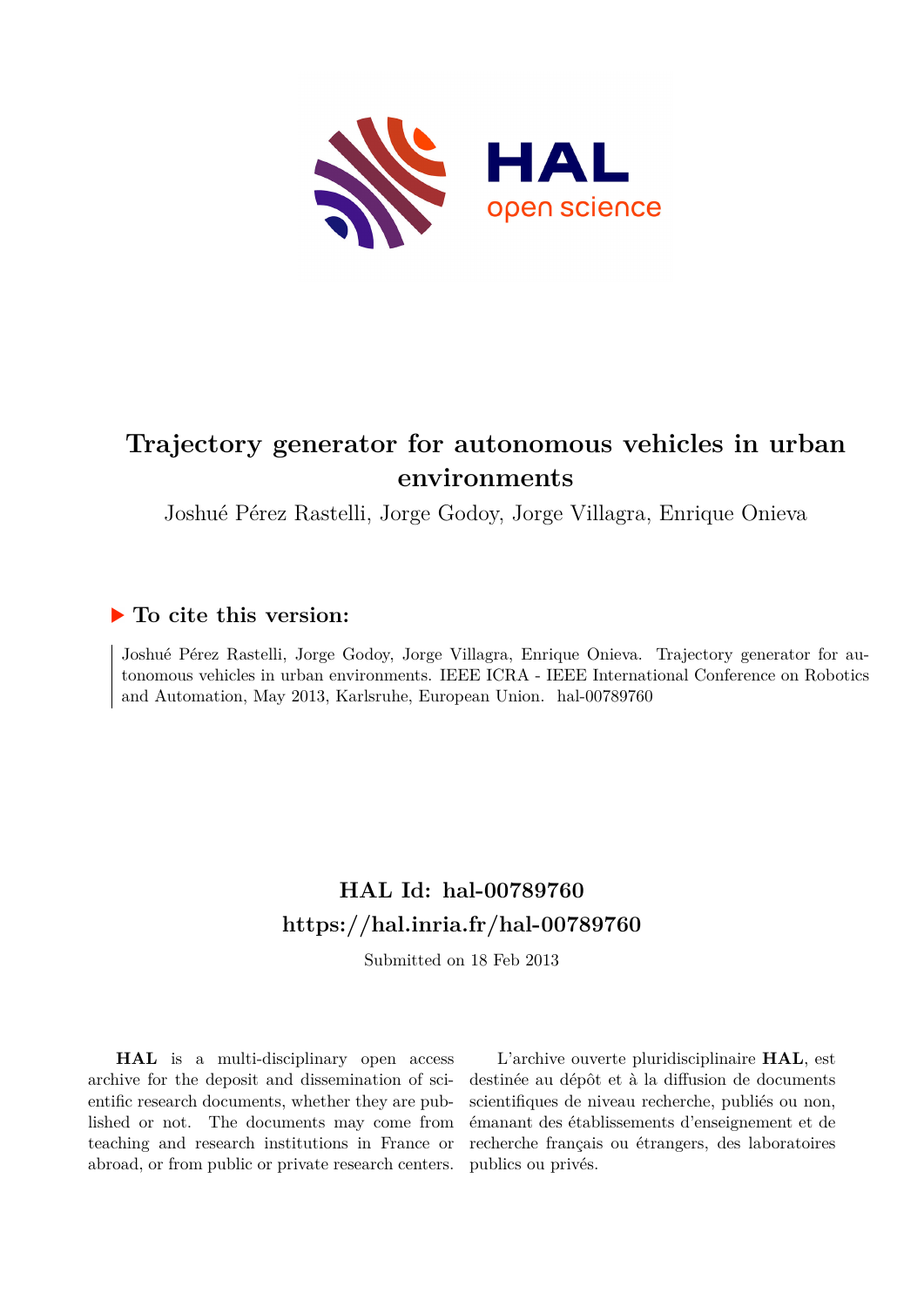# Trajectory generator for autonomous vehicles in urban environments

Joshué Pérez<sup>1</sup>, Jorge Godoy<sup>2</sup>, Jorge Villagrá<sup>2</sup>, Enrique Onieva<sup>3</sup>

*Abstract*— Nowadays, some developments in the vehicle industry permit a safe and comfortable driving. However, several manufactures and research groups are still working in the improvement of the control strategies and path smoothing algorithms. In this paper, a new trajectory generation approach for autonomous vehicles in urban scenarios, considering parametric equations, is proposed. An algorithm that considers Bezier curves and circumference parametric equations for a real vehicle, specifically in roundabout and urban intersections is presented. This approach is generated in real time and can be adapted to dynamic changes in the route. A smooth trajectory generator computationally efficient and easily implementable is proposed. Moreover, this new trajectory generator reduces the control actions, generated with to a fuzzy controller. Some trials have been performed in an urban circuit with promising performance.

### I. INTRODUCTION

In the last decade, several improvements have been implemented in commercial vehicles. Moreover several research partnership have been been working on different ADAS in real vehicles [1]. These implementations are focused in specific scenarios, monitoring and some partial control systems, such as: Assisted parking, Adaptive Cruise Control (ACC), Pre-crash systems, among others. So far, only partial executions on driverless vehicles are possible. In urban scenarios, a whole automation of a fleet of vehicles is a circumstance that vehicle manufacturers and governments recently defined as unaffordable in a near future[2].

In the Intelligent Transportation Systems (ITS) field, trajectory planning is one of the most studied topics. The Laboratory on Interactions between Vehicles, Infrastructure and Drivers (LIVIC) in France, have presented many advances in algorithms for adapting traffic on an urban scenarios such as highways [3]. A first stage defines the feasible maneuvers considering environment conditions, and a second stage evaluate the possible trajectories.

Recently, path-smoothing algorithms have been studied in the literature [4], [5], [6]. In Labakhua et al. [4] the authors consider smooth trajectories with low associated accelerations, introducing a velocity planning stage into the

interpolating curve planners. They studied three methods: cubic spline interpolation, trigonometric spline interpolation, and a combination of clothoids, circles and straight lines. All these solutions have good performance in simulation with a kinematics model of a vehicle [7].

Recent studies review the characterization of complex roads considering the GPS information [8]. The development of much more accurate maps is one of the new challenges of the ADAS regarding to road safety applications. Consider, for instance, the concept of enhanced maps (Emap) [8], where digital maps exploit the definition of clothoids to follow the road shape. However, so far, roundabouts were unconsidered because, as the authors highlight, these concrete scenarios deserve special attention.

Different authors consider two categories of curves in the generation of continuous-curvature path: parameterized by the curve's arc length (i.e. clothoids) and closed-form expression of position (i.e. parametric curves) [9], [5]. The clothoids have been used many times in trajectory generation, due to smoothing and the curvature grows with the distance from the origin. It allows a generation of real scenarios, in particular, in railways and highways [10]. Clothoids are also used to know a priori which is the shortest path, guarantying lateral accelerations and steering wheel speeds below given pre-set thresholds [6]. Regarding the use of path tracking for autonomous vehicles, the main advantage of clothoids is that they guarantee the comfort of passengers, since it guarantees a continuous curvature profile, which can be set by different algorithms (e.g. [9]).

However, the main drawback of clothoids is that they do not have an analytical solution; consequently the trajectory generation requires a non negligible computational cost, since they require Fresnel integrals to be computed. Moreover, in urban environment -with frequent turns 90 degrees bends- the trend is to use clothoid-circle-clothoid [8], [11] concatenations, which results in a more complex tracking of the generated trajectory. For this reason, others authors have used others metrics for real time implementations, suc as splines [12], or Bezier Curves [5].

Among all the techniques used in path planning, Bezier curves have the advantage of simplicity, curvature continuity, and computational efficiency due to its closed form expressions [13]. Several works have been done in this aim, for instance, the Toyota Technological Institute have tested Bezier curve based path planner in a single-seater electronic vehicle with an anti-collision system [11]. Here, the authors generate an alternative path for avoiding the obstacle, however, the curvature, jerk or lateral acceleration have been despised in the path generation. Choi et al. explain an approach based

 $1$ Joshué Joshué Pérez is with IMARA team at INRIA research center, Paris - ROCQUENCOURT, France e-mail:joshue.perez rastelli@inria.fr

 $2$ The authors Jorge Godoy and Jorge Villagrá are with the Industrial Computer Science Department, Centre of Automation and Robotics (CAR),Universidad Politécnica de Madrid - Consejo Superior de Investigaciones Cientficas, (UPM-CSIC), La Poveda- Arganda del Rey, 28500 Madrid, Spain e-mail: (jorge.godoy, jorge.villagra)@csic.es

<sup>3</sup>Enrique Onieva is with the Deusto Institute of Technology (DeustoTech), University of Deusto, Bilbao 48007, Spain email: enrique.onieva@deusto.es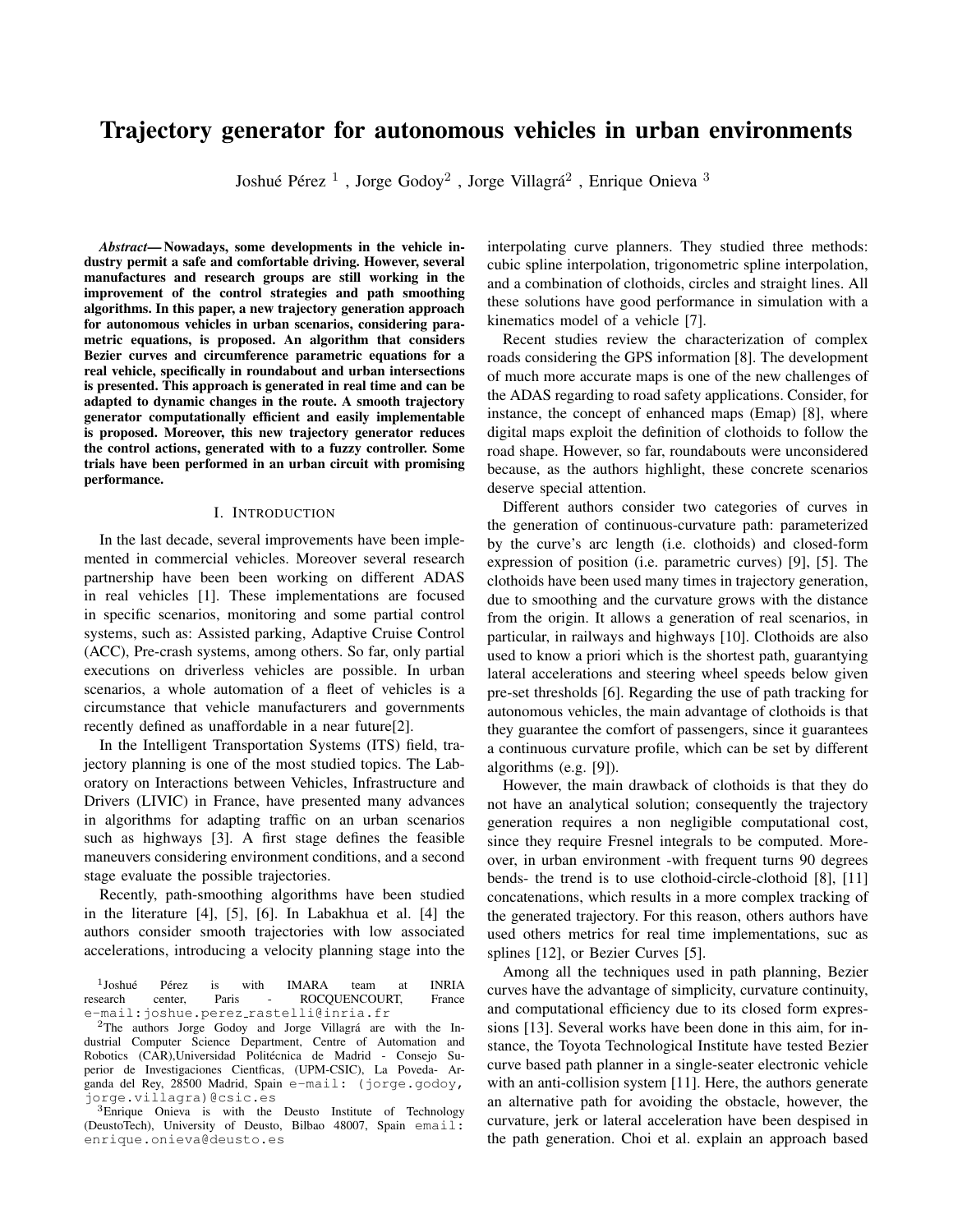on Bezier curves for the path planning algorithm as an alternative to cubic splines, using simulations of the dynamic in a differential wheeled robot [13]. Others authors, as Yang and Sukkarieh [5], have simulated continuous-curvature path for mobile robots. They have developed an algorithm based on parametric cubic Bezier curves, which satisfies both the curvature continuity and maximum curvature constraints. Only four points are required for a cubic Bezier curve generation, besides the algorithm guaranties the smoothness with junctions points among different curves and straight segments [5].

The comfort driving in autonomous vehicle mainly depends on a good reference trajectory generation and a fine controller tuning. This last stage has to track as close and comfortably as possible the path generated in the first stage. Considering these premises and the AUTOPA program experience in control of autonomous vehicles [14], [15], [16], [17], [6], a new guidance system based on straight stretches, Bezier curves, circumference parametric equations and fuzzy logic controllers is proposed in this work. The whole system permits a better tracking in urban scenarios, considering a comfortable driving and a continuous path smoothing between the different segments. In brief, the different phases of this work and its more important features are listed below:

- 1) A good trajectory generation considering Bezier curves fitting the problem waypoints smoothly guaranteeing the curvature continuity all along the turn and continuous concatenation with straight segments reference.
- 2) The tracking points are generated in real time considering continuous curvature.
- 3) The trajectory generator bounds the discontinuities between the lineal and curves segments, since it force the Bezier control point straight segment.
- 4) Moreover, geometric continuous equations are used for urban roundabouts: entry, inside and exit.
- 5) A fuzzy logic controller have been tuned, based on [17] for the new tracking point generation.

The guidance system described in this work is computational efficient and easy to implement in real vehicles (electric Citroen van). The path generated guarantees the vehicle within the road. Moreover, this system permits to reduce the longitudinal speed while the curvature generated affect the comfort of the driving.

The rest of the paper is organized as follows: section II explains the different level of the control architecture. The continuous path generation based on Bezier curves, and the fuzzy controller implemented to track it, are explained in section III and IV respectively. Finally, the trials and conclusions of this work are presented in sections V and VI, respectively.

# II. CONTROL ARCHITECTURE

In this section the control architecture proposed is explained (figure 1). The structure is based on the previous works developed for the AUTOPA program [16], [17]. Following the directives presented in [18], the modularity is a priority in the design of each module, permitting to exchange blocks according to different conditions and situations. The control architecture is organized in four stages: acquisition, localization, decision and action.



Fig. 1. Control architecture proposed

## *A. Acquisition and localization*

The acquisition stage receives the information from the environment. In straight segments the vehicle follows a reference line, but when it detects a curve or a roundabout, through the infrastructure or the previous information of the maps, the trajectory generator block  $-$  in the decision stage – is activated. The environment information and the Human Machine Interface module reads the maps to follow in the route. The maps are composed of the UTM coordinate of the middle curves, intersection and roundabouts. The route information, traffic signal, exits or blocked paths is previous known as in [19]. The HMI interface allows the user to change some parameters in the driving, as well as: lane-change, loading another route, aborting the autonomous driving, among others.

The localization stage receives the information from the acquisition stage. It uses the positioning system based on a Differential GPS (DGPS), with a maximum error of 50 cm, located over the rear axle of the vehicle, and a Inertial Measurement Unit (IMU), described in [20]. Moreover, a communication system with a central station and other vehicle is used [21]. Finally, a RFID sensor network for traffic signal detection and identification of emergency situations have been implemented [22].

#### *B. Decision*

The decision stage uses the information in real time from the localization stage. The main contributions of this new approach are focused in trajectory generator and control modules, which are explained in the next two sections. The rest modules are described as follow:

• *Planner*: this module reads the route from a XML file in the environment information module. The first two points are used to calculate a start straight segment. The *Planner* sends this information to the *Coordinate system* module, which estimates dynamic maps for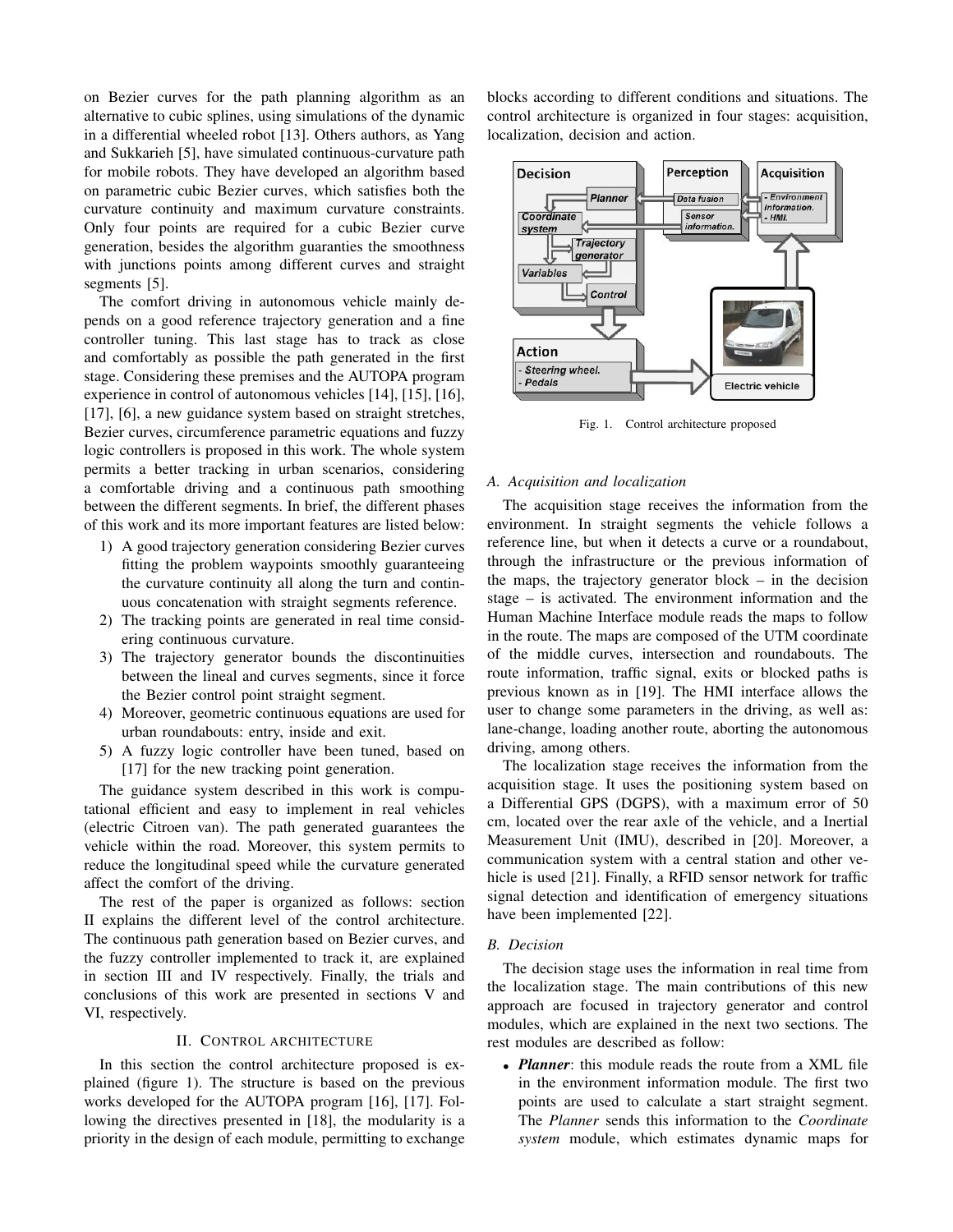specific scenarios. e.g.: a roundabout is considered as an intersection with constant radius. Finally, this module fits the reference speed of the vehicle, but external signal for change this speed in each stretch are also considered.

- *Coordinate system*: this module translate the UTM coordinate from the GPS to local position coordinates, where the beginning of each stretch is the new Cartesian zero, and the end is the size of the same stretch. This module permits to calculate the control variables.
- *Variables*: this module estimates the variables to the control according to the coordinate system. Control is based on the previous developed in our group [17], but adjusting the parameters for this new trajectory generation. The variables are: the angular error (in degrees) and the lateral error (meters) for the steering wheel position, and the Distance to the bend (meters) and the actual velocity (km/h) for the angular speed steering wheel.

# *C. Action*

The action stage concerns three peripherals connected to the steering bar, the throttle and brake systems respectively. The first one is controlled by a DC motor with a gear reduction fixed to the vehicle steering bar. The low level control uses an external PID, where the control loop is closed by an optical encoder in the motor axle [18].

The throttle pedal is connected through a digital-analogue card. Finally, a hydraulic braking system has been connected in parallel with the original brake system of the vehicle. The pressure is controlled through the same digital-analogue card [22]. Three switches are used to commute between the original mode (manual driving) and the autonomous driving mode.

#### III. TRAJECTORY GENERATOR

The main aim of this work is to propose a better path generation for the lateral control in autonomous vehicles considering parametric equations coupled to straight segments in urban environments. Collision avoidance functions are not considered in this work.

This module is activated when the vehicle enters in a curve or a roundabout. For straight segments, two continues point are used two generate the reference path. Afterwards, these points are used to generate the trajectory. For curve segments, a Bezier curve generation has been used.

# *A. Bezier curves ´*

The Bézier curve of degree n is represented as follow:

$$
B_{(t)} = \sum_{i=0}^{n} {n \choose i} (1-t)^{n-i} t * P_j \tag{1}
$$

where t is an parameter  $\in [0,1]$ ,  $B_{(t)}$  are the control point generated and  $j$  the number of control point used (4). Figure 2 shows an example of Bezier curves generation in an intersection with 10 points. The control points of Bezier curves  $(P_0, P_1, P_2$  and  $P_3$ ) are calculated in the *Coordinate* 



Fig. 2. Path generation with Bezier curves

*system* module, considering the reference path given in the *Planner* module  $(W_1, W_2$  and  $W_3$  in Fig. 2), as follow:

$$
P_0 = W_1^j + (W_2^j - W_1^j) * (m_1 - d_1)/m_1 \tag{2}
$$

$$
P_1 = W_1^j + (W_2^j - W_1^j) * (m_1 - d_2)/m_1 \tag{3}
$$

$$
P_2 = W_2^j + (W_3^j - W_2^j) * d_2/m_2 \tag{4}
$$

$$
P_3 = W_2^j + (W_3^j - W_2^j) * d_1/m_2 \tag{5}
$$

where  $d_1$  and  $d_2$  are fixed in 3 and 8 meters for urban intersections, and  $m_1$  and  $m_2$  are the distance between the points  $W_1 - W_2$  and  $W_2 - W_3$ , respectively. These values were estimated considering the dimension of our vehicle  $(1.75$  meters of width) and the middle point  $(t=0.5)$  of the Bezier curve generation. The subscript  $j$  indicates the coordinate calculated in the curve. Considering these four points, a continuous cubic Bézier curve path is obtained as follows:

$$
B_t = P_0 * (1-t)^3 + 3*P_1 * t * (1-t)^2 + 3*P_2 * t^2 * (1-t) + P_3 * t^3
$$
\n
$$
(6)
$$

#### *B. Roundabout scenario*

Once a roundabout is detected, the first step of the trajectory generator is to determine the adequate entering path for the vehicle. For this, a Bézier curve to couple the entering lane with the roundabout is generated; where the intersection between the roundabout (external lane) and the entering road define the control points. To simplify the process, it is assumed that the entering lane is straight. From this data, control points  $P_0$  and  $P_1$  are calculated using equations 2 and 3; where  $W_1$  is the starting point of the entering lane and  $W_2$  the intersection one. On the other hand,  $P_2$  and  $P_3$ are defined as the points located  $d_1$  and  $d_2$  meters away from the intersection point, over the roundabout trace.

After the entering path has been defined, the trajectory over the roundabout is calculated by the circunference's equations, increasing the angle in 0.1 radians per point (starting from  $P_3$ ). This procedure is repeated until the distance to the desired exit is less than  $d_2$ ; when this threshold is reached, the exit path is obtained in a mirrored way to the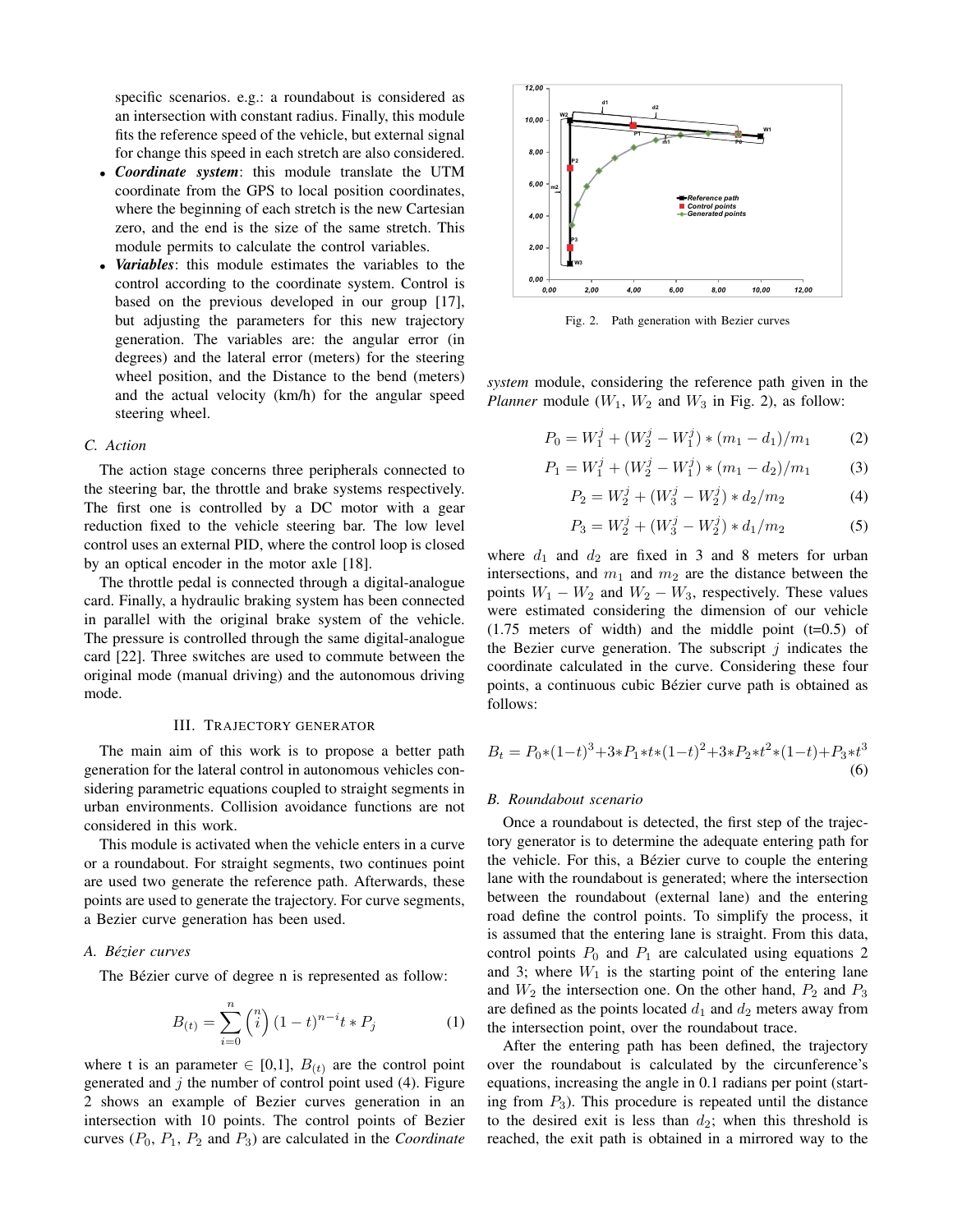

Fig. 3. Estimation of control points for entry /exit the roundabout.

entering one. Figure 3 shows the control points used for the estimation Bézier curves in the entrance and exit of the roundabout.

#### IV. FUZZY CONTROLLER

To perform the lateral control of the vehicle, two main controllers have been implemented. The first one was already described in [17] and it is used when the vehicle is over a straight segment or a single curve. The second one is an evolution of the first controller and it has been adjusted to control the vehicle trajectory inside the roundabouts. In this sense, a higher weight to those rules that keep the steering wheel turned to the left is necessary. This consideration is only valid in those environments where the traffic is right-handed. The input and output membership functions and were adjusted considering the less lateral error (of both variables), compared with human driver. Fig. 4 shows the membership functions defined for each input. Below, a detailed description of these functions is presented.



Fig. 4. Membership functions for the lateral control in roundabouts

- *Angular error*: Only two crossed membership functions are defined (upper-right image of Fig. 4). The central label has been removed since it contributed to make the system unstable when the angle to the reference line was close to zero.
- *Lateral error*: In this case, the three original membership functions are used. However, their ranges have been reduced and translate to the right – the middle label has been closed and set over 1.2 meters. This change would

help to keep the steering wheel turned to the left while the vehicle is inside the roundabout.

- *Distance to the bend*: Despite a roundabout could be considered as a constant bend in the road, and then a distance to it could not be formally defined, the name of this input variable has been kept beyond it is used for the distance to the next trayectory point. For this input, the range has been reduced and only two membership functions are defined. This input is very important for lane-change inside the roundabouts since the label *Close* would increase the steering wheel mobility.
- *Actual speed*: All membership functions defined in the first controller are kept. However, the range of this input has been reduced. The reason of this change is that the vehicles' speed inside a roundabout is lower than the normal speed in the rest of the urban environment.

Finally, the fuzzy rule set for the steering wheel position has been defined as:

- IF *Angular error* Left THEN *Steering Pos* Right
- IF *Angular error* Right THEN *Steering Pos* Left
- IF *Lateral error* Left THEN *Steering Pos* Right
- IF *Lateral error* Right THEN *Steering Pos* Left

IF *Lateral error* Middle AND *Angular error* Left THEN *Steering Pos* HalfRight

IF *Lateral error* Middle AND *Angular error* Right THEN *Steering Pos* HalfLeft

Rules has been combined when the *Lateral error* is middle in order to reduce the control action according to the output values for this controller: Left (-1), HalfLeft(- 0.5), HalfRight(+0.5) and Right(+1). For the second output – Angular Speed – the fuzzy rules set have been defined as:

IF *Dist. to bend* Central AND *Actual Speed* Low THEN *Angular speed* Low

IF *Dist. to bend* Central AND *Actual Speed* Medium THEN *Angular speed* Medium

IF *Dist. to bend* Central AND *Actual Speed* High THEN *Angular speed* Med high

IF *Dist. to bend* Close AND *Actual Speed* Low THEN *Angular speed* Medium

IF *Dist. to bend* Close AND *Actual Speed* Medium THEN *Angular speed* Med high

IF *Dist. to bend* Close AND *Actual Speed* High THEN *Angular speed* High

where the output singletons are the same used in the first controler: Low  $(0.4)$ , Medium  $(0.6)$ , Med<sub>high</sub> $(0.8)$  and  $High(1)$ .

### V. EXPERIMENTS

#### *A. Test scenario*

All the experiments were performed at the CAR's private driving cirtcuit (figure V-A) where a roundabout has been recently builded. The roundabout radius is around 13 meters. It has 4 enters/exits and two lanes of 3 meters width each. Traffic is right-handed in all the circuit.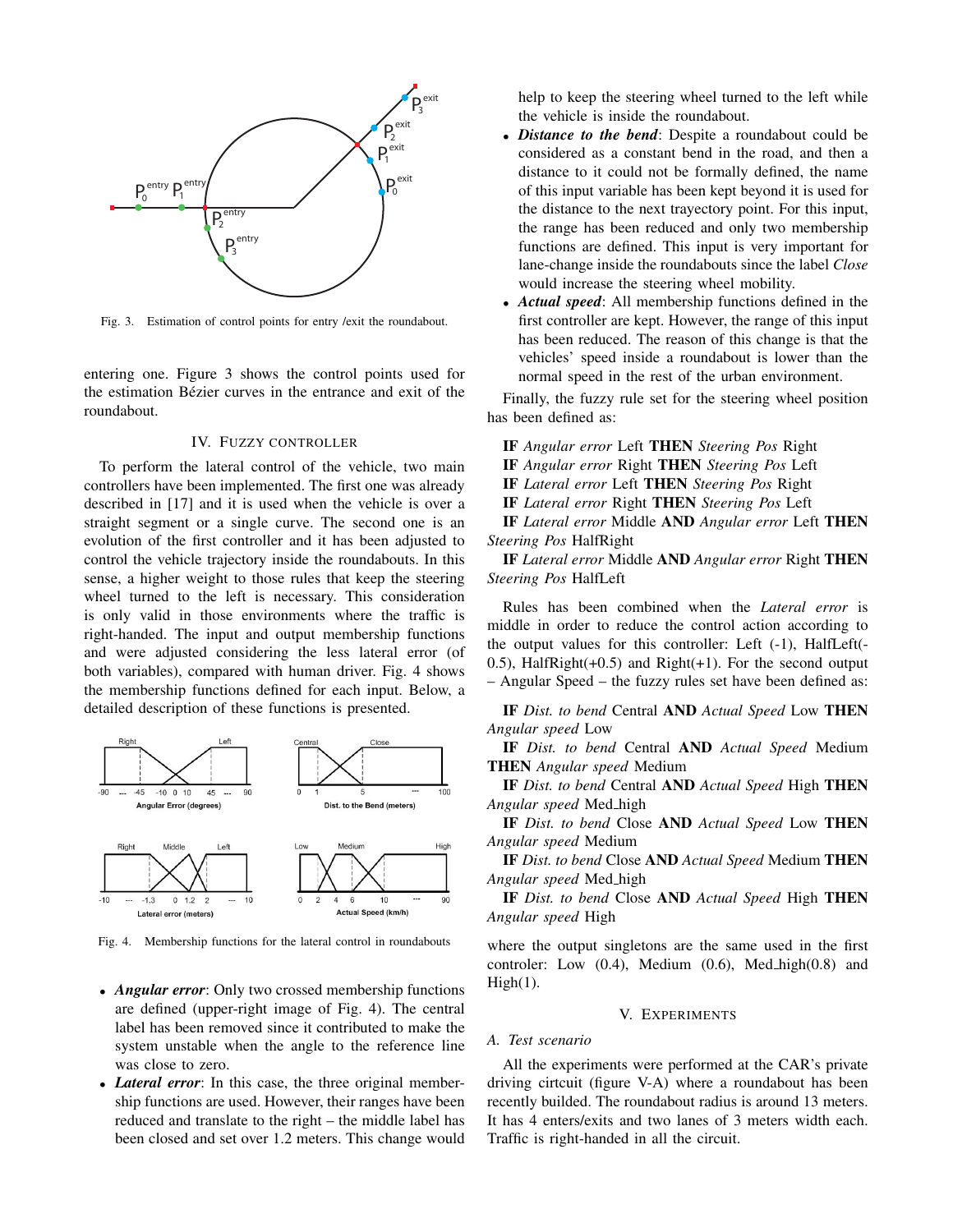

Fig. 5. Experimental test circuit.

## *B. Urban trayectory with Bezier curves ´*

The experiments described in this work have been implemented in an electric Citroen van. Two different experiments were carried out considering urban bends and roundabouts.

Figure 6 shows the behavior of the vehicle following the reference path in autonomous driving. The vehicle trajectory is represented by the gray line. Bézier points (black points) are generated when the vehicle is coming on the next curve. For straight segments, two points (the last and the first one of two consecutive Bezier curves) are used to generate the ´ reference line. Figure 7 shows the lateral error throughout the experiment. This error is lower on straight segments. Although on curves it increases slightly, it is corrected when the vehicle turns, keeping it on the road. The higher error is reached when the vehicle past around the sharpest curve (bottom part of figure 6). This error is due to we are using the same controller presented in [17], with the control almost two meters in front of the vehicle. Finally, figure 8 shows the position of the steering wheel during the experiment.



Fig. 6. Experiments using Bézier paremetric points.

#### *C. Roundabouts*

Figure 9 shows an experiment considering an entry, exit and lane changes over an urban roundabout. The parametric trajectory generated in the experiment is always followed for the control stage in both curves and inside the roundabout. In the first turn, the vehicle has the exit blocked, so it drives



Fig. 8. Steering wheel position.

another turn. In this case, the vehicle goes to inside lane, and when the exit is free, it takes the outside lane and the output curve with Bézier generations.

Figure 10 and 11 shows the lateral and angular error inside the roundabout. Around the 65th second, the first lane change is generated (showed in the first leap of the figure). The vehicle returns to center of the new lane without overshoots. The control point was moved to the front wheel axle of the vehicle. Figure 12 shows the normalized output of the position controller, which is mainly -0.4 because the steering is always turned on the roundabout (anticlockwise) , except when the lane changes are produced.



Fig. 9. Experiments in roundabout.



Fig. 10. Lateral error in roundabout.